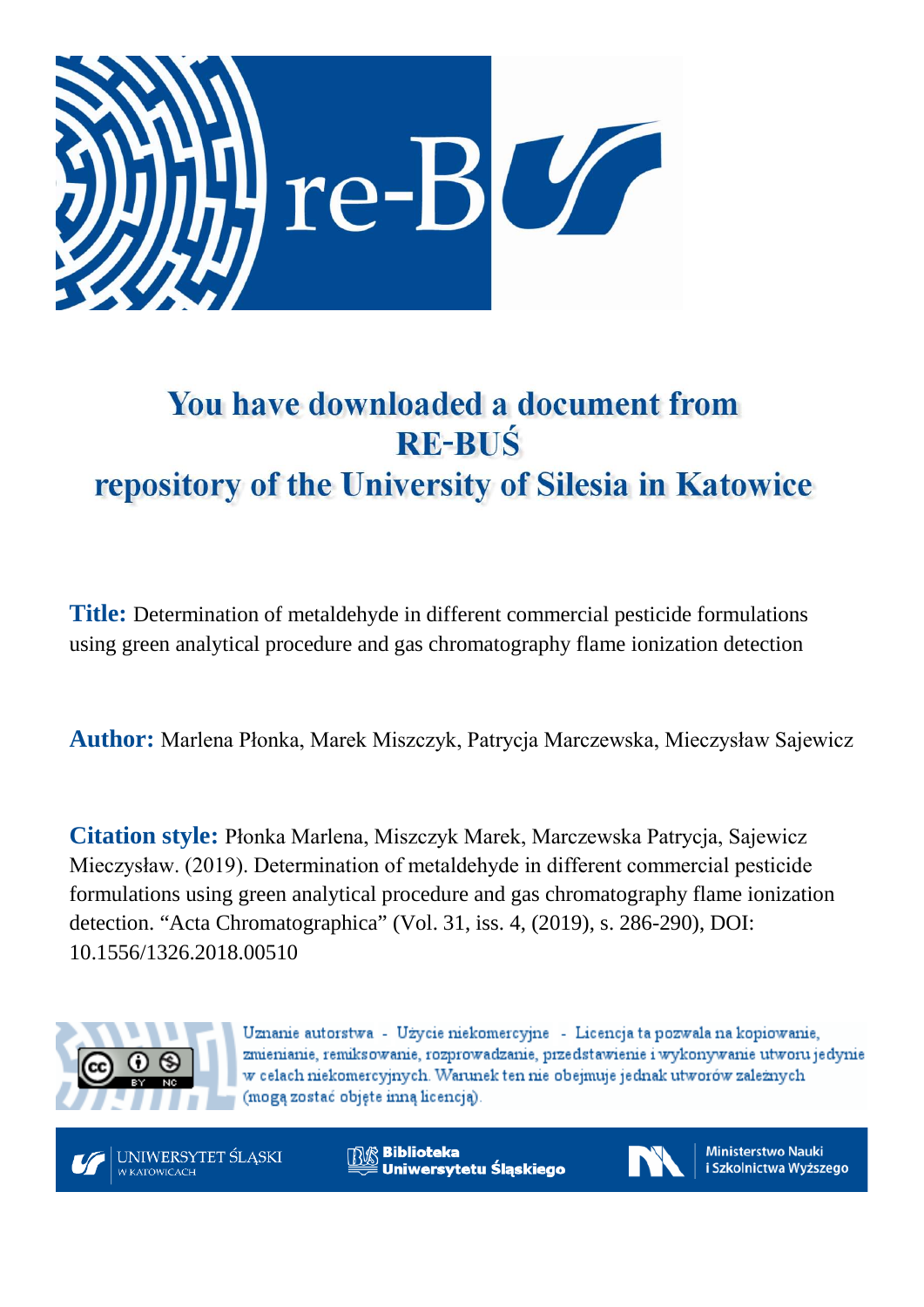## Determination of Metaldehyde in Different Commercial Pesticide Formulations Using Green Analytical Procedure and Gas Chromatography Flame Ionization Detection

Marlena Płonka<sup>1</sup>, Marek Miszczyk<sup>1\*</sup>, Patrycja Marczewska<sup>1,2</sup> and Mieczysław Sajewicz<sup>2</sup>

<sup>1</sup> Pesticide Quality Testing Laboratory, Institute of Plant Protection—National Research Institute Sośnicowice Branch, Gliwicka 29, 44-153 Sośnicowice, Poland<br>Department of General Chemistry and Chromatography, Institute of Chemistry, University of Silesia, Szkolna 9, 40-006 Katowice, <sup>2</sup>

Poland

Received: 25 June 2018; accepted: 25 June 2018

Metaldehyde is a molluscicide allowed for use in the control of slugs and snails in agriculture and horticulture in many countries. A simple, fast, and precise gas chromatography method was developed and single-laboratory validated for determination of metaldehyde in different formulations of plant protection products. The proposed method involves extraction of active substance from samples by sonication with acetone and analysis using gas chromatography–flame ionization detection (GC–FID). The suggested analytical procedure is accurate, precise, and repeatable. Moreover, it is environmentally friendly and useful for laboratories as it uses a no time- and no solvent-consuming reference chromatography technique for quality control of commercially available pesticide formulations. Advantages of the proposed method are consistent with the ideas of sustainable development, which are in accordance with the principles of Green Analytical Chemistry. Analysis of real samples of commercial pesticide formulations confirmed that the proposed method is fit for its purpose.

Keywords: Pesticide, metaldehyde, quality control, gas chromatography, green analytical chemistry

#### Introduction

Metaldehyde (2,4,6,8-tetramethyl-1,3,5,7-tetraoxacyclo-octane) is a tetramer of acetaldehyde. Information about the slug-killing properties of metaldehyde was first published in 1936 [1]. It is a molluscicide with contact and stomach action—poisoned slugs secrete large quantities of slime, dehydrate, and die which has been used in the control of slugs and snails in agriculture and horticulture. Plant protection products with metaldehyde are produced in the form of granular bait (GB) and granule (GR), as well as a ready-to-use bait (RB) [1].

Data from January 2018 indicate that metaldehyde is approved for use in twenty five European Union (EU) countries [2]. Analysis of data regarding plant protection products approved for use in Poland in the most recent years indicates a significant increase in the number of products containing metaldehyde as an active substance, which are available on the Polish market. Figure 1 shows the number of metaldehyde preparations placed on the market in Poland in 2004–2017 (as of January each year) [3]. There was a sharp increase in the number of issued permits in 2015–2017, whereas from 2004 to 2014, the number of preparations available on the Polish market remained stable. In Poland, according to the registry of January 2018, pursuant to a permit issued by the Minister of Agriculture and Rural Development, there were 29 preparations approved for use, including 23 GB preparations, 4 RB preparations, and 2 GR products. These products contain  $25-50$  g/kg of metaldehyde [4]. The number of products is about half way in comparison with countries like Germany or Great Britain [5, 6].

Since metaldehyde formulations have been used for a number of years, a range of methods were developed and published for the determination of metaldehyde residues in different matrices including water, human serum, fruits, and vegetables. These include simple systems like gas chromatography with flame ionization detector (GC–FID) employed for determination of metaldehyde in animal materials or nitrogen-phosphorus detector (NPD) used upon prior metaldehyde derivatization in citrus fruit and tobacco plants [7–9]. Metaldehyde residues were also determined using more complex systems like gas chromatography coupled with mass spectrometry (GC–MS) (determination of metaldehyde in water and riverbed deposits in the case of metaldehyde poisonings and residue analyses in foods) [10–13], liquid chromatography coupled with tandem mass spectrometry (LC–MS/MS) (metaldehyde determination in vegetables, soil, and water) [14–19], and headspace gas–chromatography coupled with mass spectrometry (HS–GC–MS) (metaldehyde determination in human plasma) [20], as well as gas chromatography with a less popular rubidium sulfate alkali-flame ionization detector (AFD) [21].

The authors of this article are not aware of any recent publications concerning metaldehyde determination in formulations of plant protection products, which are currently available on the market. The subject matter literature references a method of metaldehyde determination in plant protection products using GC–MS with m-xylene as an internal standard and trichloromethane as a solvent (the authors were not able to access the full description of the above-mentioned method) [1]. This method, however, does not correlate in any way with the ideas of sustainable development, currently taking hold in a growing number of laboratories, in the form of the principles of Green Analytical Chemistry (GAC). According to the prin- \*Author for correspondence: m.miszczyk@ior.gliwice.pl ciples, one should (1) prefer direct techniques so as to

This is an open-access article distributed under the terms of the Creative Commons Attribution-NonCommercial 4.0 International License (https://creativecommons.org/licenses/by-nc/4.0/), which permits unrestricted use, distribution, and reproduction in any medium for non-commercial purposes, provided the original author and source are credited, a link to the CC License is provided, and changes - if any - are indicated.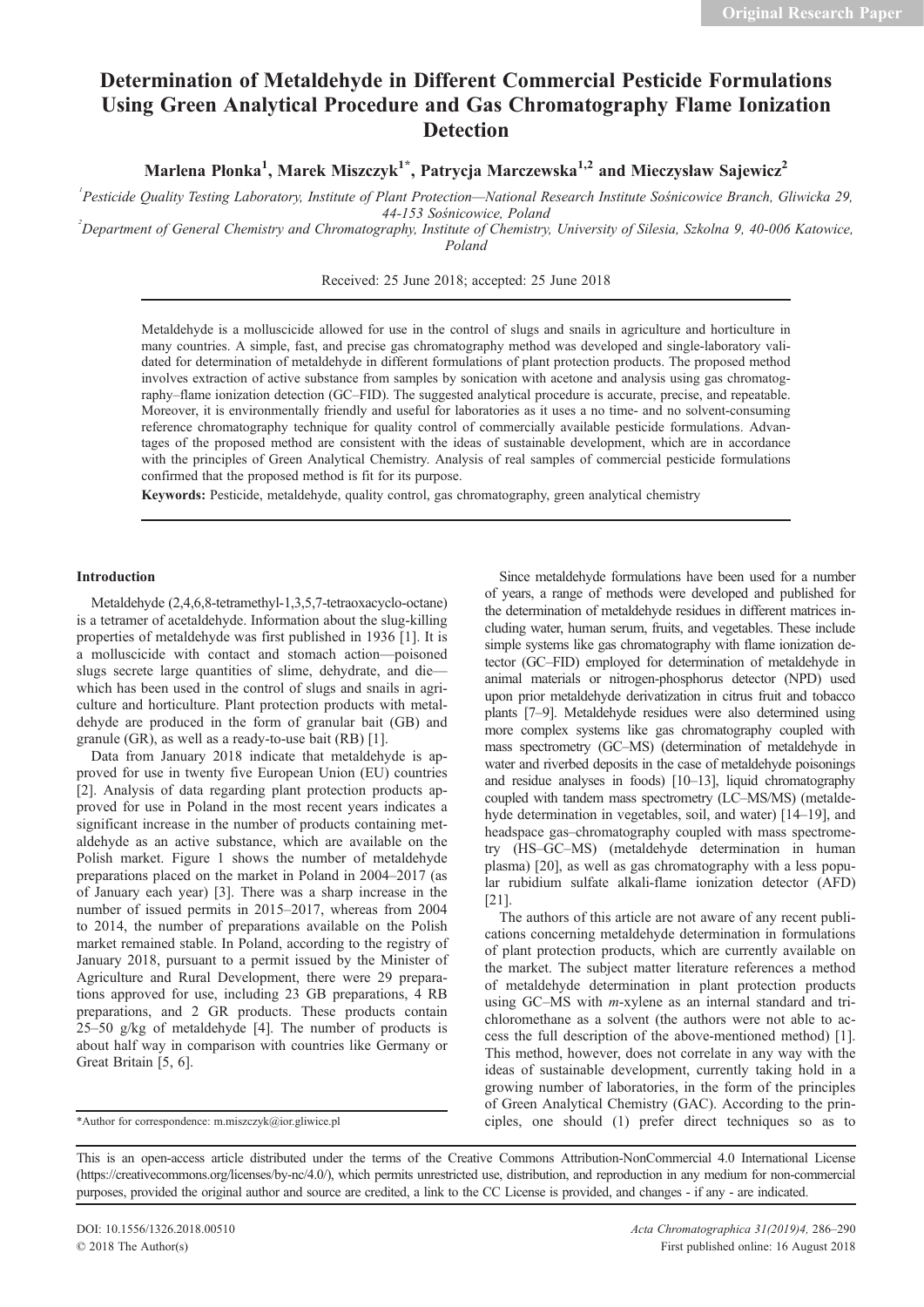

Figure 1. The number of metaldehyde preparations registered for use in Poland in 2004–2017

eliminate the step of sample preparation for analysis, (2) reduce the number and the volume of collected samples, (3) perform in situ measurements if possible, (4) integrate processes and analytical operations to reduce reagents and energy consumption, (5) employ automated and miniaturized methods, (6) resign from derivatization, (7) aim at reduction of generated analytical wastes and their proper neutralization, (8) select techniques enabling multi-analyte determination or multi-parameter measurement in a single run, (9) minimize energy consumption, (10) avoid using toxic reagents, and (11) increase the work safety of analytical chemists [22–25]. It is worth underlining that the European Union law according to Article 68 of the Regulation (EC) No 1107/2009 of the European Parliament and of the Council of 21 October 2009, concerning the placing of plant protection products on the market and repealing Council Directives 79/117/EEC and 91/414/EEC, mandates the member states to perform official control of pesticides which are being introduced on the market [26]. A key component of the control is the quality testing of samples taken among commercially available products, verifying that the products are of adequate quality, i.e., they comply with the requirements and criteria set during the registration process. The control measure is designed to prevent the use of noncompliant pesticides, which could have an adverse or harmful effect on crops, animals, the environment, and humans [26].

The aim of the study was to develop a simple, fast, inexpensive, and GAC-compliant method for the determination of metaldehyde, which could be easily adopted in routine activities of a quality control laboratory.

### Experimental

2.1. Reagents and Materials. The analytical standard of metaldehyde (99.0%) was obtained from Dr. Ehrenstorfer

(currently LGC) (Augsburg, Germany). Acetone (for residue pesticide analysis) was purchased from Avantor Performance Materials Poland S.A. (Gliwice, Poland). Commercial formulations containing metaldehyde in the form of GB, GR, and RB were acquired from the Polish market. The plant protection products with metaldehyde available in Poland at the time, when this work was carried out, contained 25–50 g/kg of active substance.

2.2. Preparation of Reference Solutions. Solutions of analytical standard of metaldehyde were prepared at the concentrations of 1 mg/mL by weighting an appropriate amount of compound and diluting it with acetone.

2.3. Sample Preparation. For the determination of the active substance, about 10 g of a formulation was weighted on a precision balance and ground using the pulse function of an electric laboratory grinder. A part of the pre-ground sample was then transferred into a mortar and further processed into fine powder. Then, an appropriate amount of a commercial formulation was weighted to obtain the concentration of approximately 1 mg/mL of the active substance in the solution. Three portions of each sample were weighted and diluted with acetone to the final volume, then sonicated for 10 min and allowed to cool to room temperature. Prior to gas chromatography analysis, cooled samples were filtered into chromatographic vials with the use of polytetrafluoroethylene (PTFE) filters (0.45 μm). Analysis of each sample was carried out in triplicate.

2.4. Instrumentation and Conditions. Separation, identification, and quantification were carried out using an Agilent 7890 series gas chromatograph, equipped with flame ionization detector (FID) (Agilent Technologies, Palo Alto, CA, USA). Analyte was separated with an HP-5 capillary column (30 m  $\times$  0.25 mm  $\times$  0.25 µm) (Agilent Technologies, Folsom, CA, USA). Extracts (1 μL) were injected in the split mode (split ratio of 1:50) using a standard split/splitless



Figure 2. An example of a GC–FID chromatogram for a sample of a plant protection product containing metaldehyde ( $t<sub>R</sub>$  = 3.403 min)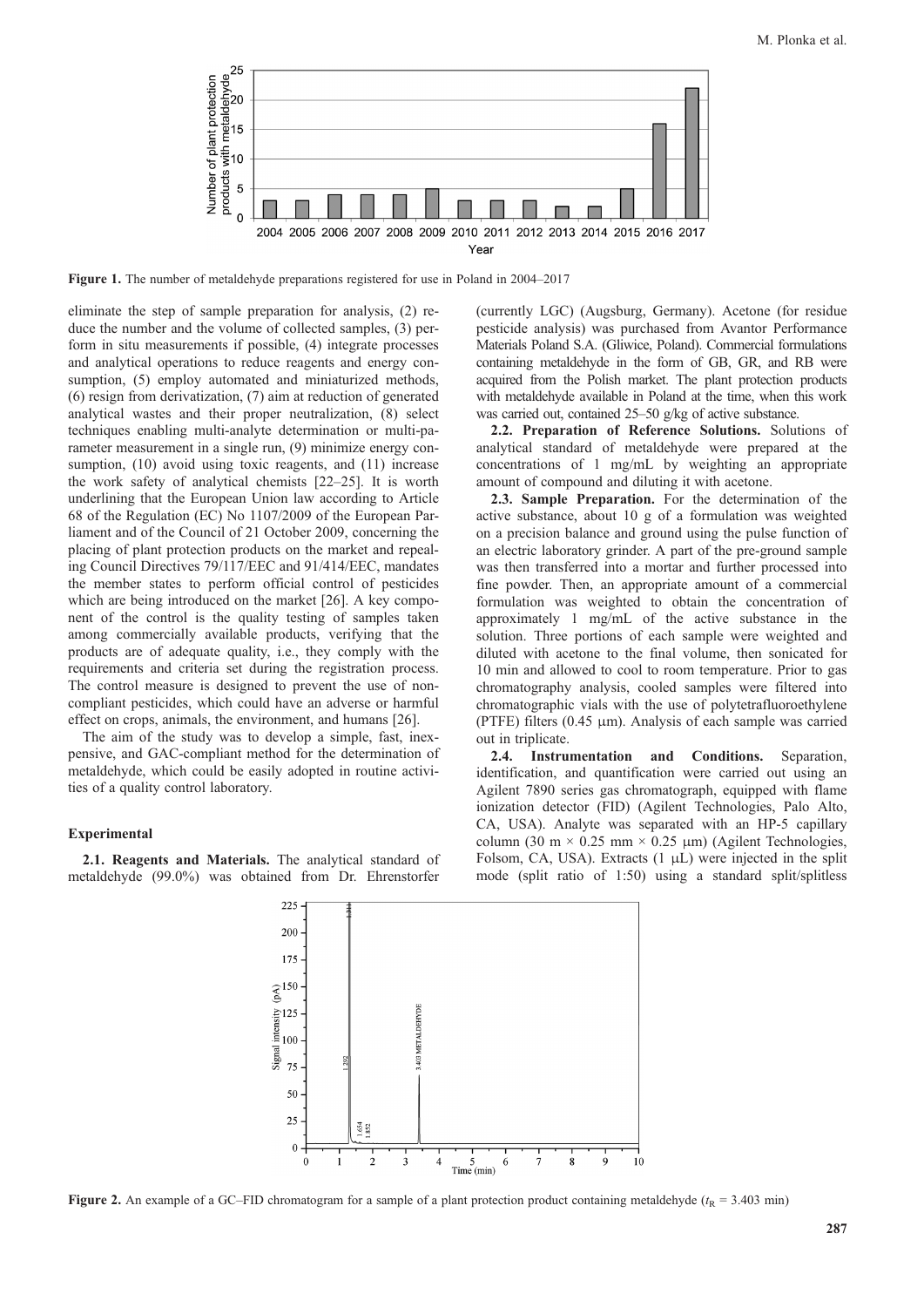Table 1. Linearity parameters obtained for GC-FID analysis of metaldehyde in plant protection products formulations

| Substance   | Calibration levels                               | Slope $a \pm SD$ . | Intercept $b \pm SD_b$ | Correlation coefficient | $S_{\rm v/s}$ | Concentration range [mg/mL] |
|-------------|--------------------------------------------------|--------------------|------------------------|-------------------------|---------------|-----------------------------|
| Metaldehyde |                                                  | $150.93 \pm 6.37$  | $-4.83 \pm 6.51$       | 0.997                   | 3.02          | $0.7 - 1.3$                 |
|             | <sup><i>a</i></sup> Residual standard deviation. |                    |                        |                         |               |                             |

injector kept at the temperature of 280 °C. High purity helium (99.999%, Messer Group GmbH, Bad Soden, Germany) was used as carrier gas with a constant flow of 1.76 mL/min. The column oven temperature was held at a constant temperature of 100 °C. The total run time was 10 min. The detector temperature was kept at 300 °C. Instrument control and data processing was carried out using an Agilent GC ChemStation B.04.03 (Agilent Technologies, Palo Alto, CA, USA).

#### Results and Discussion

Method validation was realized according to SANCO/3030/ 99 rev. 4 and CIPAC guidelines on the basis of the following parameters: specificity, linearity, precision, and accuracy. Generally blank formulations of plant protection products are not available; therefore, a standard addition method was used for estimation of accuracy. In accordance with the abovementioned guidelines, establishing limits of quantification (LOQ) is not required for an active substance, and hence it was not performed [27–29].

Specificity is the ability of a method to distinguish between the analyte being measured and other substances, based upon sufficient characteristics of the analyte as to make the results completely specific to the analyte, irrespective of the characteristics of other materials present [27]. Since blank pesticide formulations were not available, the lack of interference was demonstrated in the analysis of formulations samples, solvent, and standard solutions. Figure 2 shows a typical result of separation of detected compounds.

Linearity is the ability of a detection system, within a defined range, to produce an acceptable linear correlation between the test results and the concentration of analyte in the sample. The linearity of response was assessed, considering the range of nominal concentration of the target analyte in the analyzed matrices  $\pm 30\%$  (according to the requirements, the minimum range should be  $\pm 20\%$ ). Five working standard solutions of metaldehyde were prepared at concentrations of 0.70, 0.85, 1.00, 1.15, and 1.30 mg/mL. Data was collected from six injections at each calibration level. Linear regression performed with the use of least squares method demonstrated satisfactory linear relationship of the analyte response with correlation coefficient ≥0.99. The obtained linearity parameters are summarized in Table 1.

Table 2. Precision for tested plant protection products

| Plant protection            | Declared concentration | $\frac{0}{0}$     | $\frac{0}{0}$               |
|-----------------------------|------------------------|-------------------|-----------------------------|
| product                     | of metaldehyde [%]     | $RSDr$ teoretical | $\text{RSD}_r$ experimental |
| Product A<br>formulation GB | 5.0                    | 2.10              | $1.15 - 2.07$               |
| Product B<br>formulation GR | 3.0                    |                   | $1.35 - 1.37$               |
| Product C<br>formulation GB | 3.0                    |                   | 0.81                        |
| Product D<br>formulation GB | 3.0                    | 2.27              | $1.34 - 1.68$               |
| Product E<br>formulation GB | 3.0                    |                   | $0.55 - 1.14$               |
| Product F<br>formulation GB | 3.0                    |                   | $0.84 - 1.04$               |
| Product G<br>formulation RB | 2.5                    | 2.33              | 1.16                        |
| Product H<br>formulation GB | 3.0                    | 2.27              | $2.05 - 2.11$               |

The precision of the method was determined by analysis of six different sample solutions prepared from the same batch of a pesticide formulation. Suitability criteria of precision were based on the modified Horwitz equation [27]. The obtained experimental  $RSD_r$  value was compared with the  $RSD_r$  value calculated from the modified Horwitz equation (Eq. 1).

$$
RSDr(\%) = RSDR(\%) \times 0.67
$$
 (1)

where

$$
RSD_R(\%) = 2^{(1-0.5 \log C)} \tag{2}
$$

where  $C$  is the concentration of an analyte in a sample expressed as a decimal mass fraction,  $RSD<sub>r</sub>$  is the repeatability relative standard deviation, and  $RSD<sub>R</sub>$  is the inter-laboratory relative standard deviation.

Precision was considered acceptable if the experimental RSD<sub>r</sub> value was lower than the calculated RSD<sub>r</sub> value. Precision assessed for metaldehyde determinations in plant protection products is given in Table 2. The obtained results demonstrate adequacy of the proposed method for the intended application.

Accuracy is the degree to which the determined concentration/content of an analyte in a sample corresponds to the true value [27]. In this study, blank (i.e., analyte-free) formulations were not available, and the accuracy of measurements was determined by recovery studies applying the standard addition method. Three portions of each pesticide formulation in acetone containing 1 mg of metaldehyde per 1 mL of solution were prepared, separately for GB, GR, and RB formulations. Then, 0.0, 1.5, and 3.0 mL of the standard solution with appropriate concentration of metaldehyde were added, and finally, the mixture was diluted to 10 mL with acetone. Recoveries were determined in three replicates at two spiking levels. The spiking level depended on the amount of the active substance present in the formulation. According to the SANCO guidelines, a spiking range of 1–10% should give recovery of 98–102%. All obtained recovery values fell within the respective acceptance ranges (Table 3).

Table 3. Accuracy expressed as the percent recovery of a spike

| Plant protection<br>product | Declared concentration<br>of metaldehyde [%] | Accepted<br>recovery $[\%]$ | Recovery<br>$\lceil\% \rceil$ |
|-----------------------------|----------------------------------------------|-----------------------------|-------------------------------|
| Product A<br>formulation GB | 5.0                                          |                             | 100.65-102.28                 |
| Product B<br>formulation GR | 3.0                                          |                             | 100.27-101.98                 |
| Product C<br>formulation GB | 3.0                                          |                             | 97.18-98.61                   |
| Product D<br>formulation GB | 3.0                                          | $97 - 103$                  | 100.02-101.24                 |
| Product E<br>formulation GB | 3.0                                          |                             | 99.47-101.68                  |
| Product F<br>formulation GB | 3.0                                          |                             | 97.40-99.64                   |
| Product G<br>formulation RB | 2.5                                          |                             | 97.46-98.76                   |
| Product H<br>formulation GB | 3.0                                          |                             | $97.41 - 100.11$              |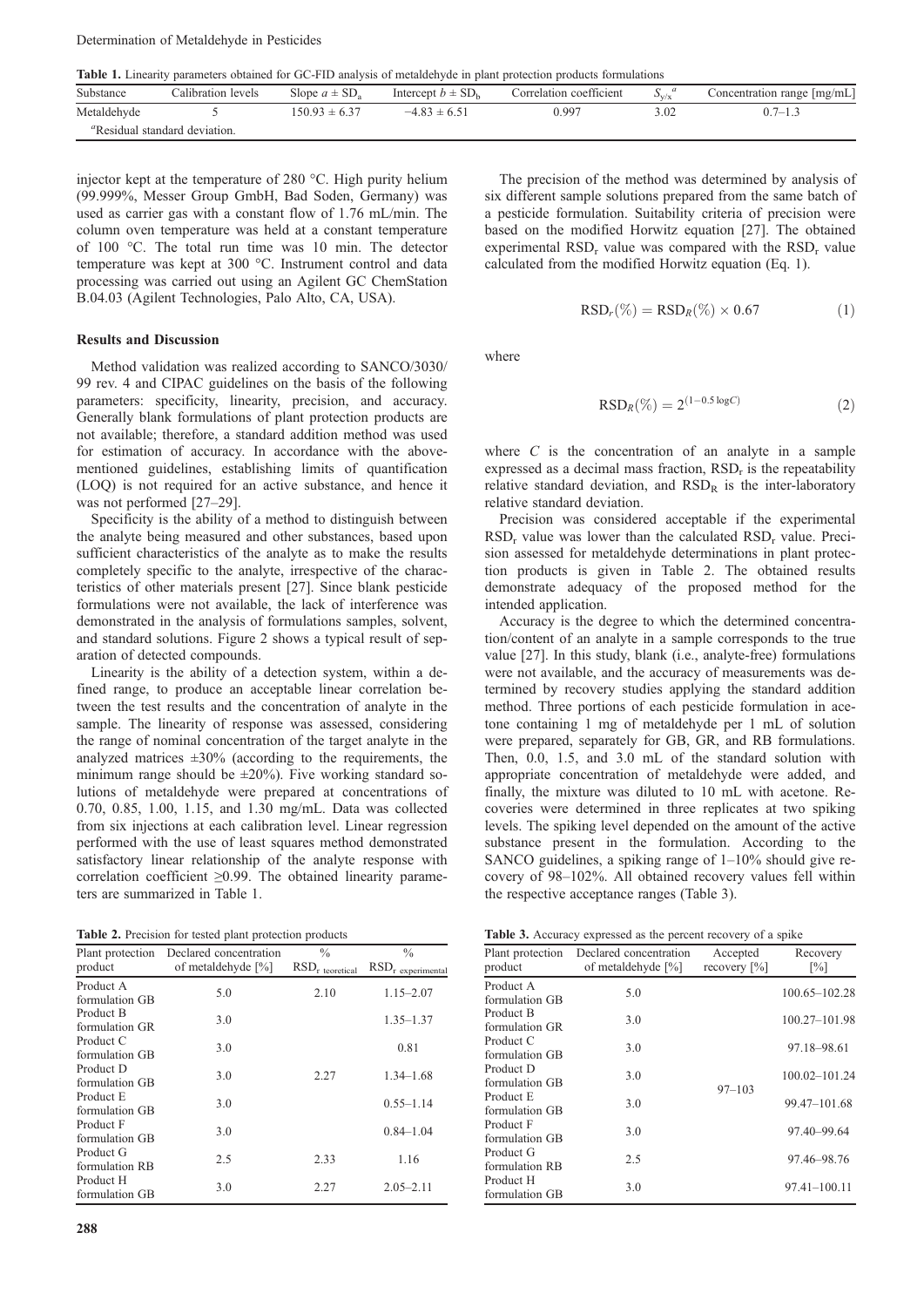Table 4. Concentration of metaldehyde in difference plant protection products

| Plant protection<br>product | Number of analyzed<br>pesticides                                      | Declared concentration of<br>metaldehyde $[\%]$ | Concentration of metaldehyde in<br>analysed samples $[\%]$ <sup>a</sup> ± SD | Accepted range of<br>metaldehyde $[\%]$ |
|-----------------------------|-----------------------------------------------------------------------|-------------------------------------------------|------------------------------------------------------------------------------|-----------------------------------------|
| Product A<br>formulation GB | 4                                                                     | 5.0                                             | $4.84 \pm 0.06$<br>$4.93 \pm 0.08$<br>$5.07 \pm 0.08$<br>$5.16 \pm 0.06$     | $[4.8 - 5.2]$                           |
| Product B<br>formulation GR | 3                                                                     | 3.0                                             | $3.01 \pm 0.03$<br>$3.05 \pm 0.03$<br>$3.08 \pm 0.04$                        | $[2.3 - 3.3]$                           |
| Product C<br>formulation GB |                                                                       | 3.0                                             | $2.71 \pm 0.02$                                                              | $[2.3 - 3.3]$                           |
| Product D<br>formulation GB | $\overline{2}$                                                        | 3.0                                             | $2.77 \pm 0.05$<br>$3.04 \pm 0.07$                                           | $[2.3 - 3.3]$                           |
| Product E<br>formulation GB | 3                                                                     | 3.0                                             | $2.73 \pm 0.02$<br>$2.81 \pm 0.02$<br>$2.88 \pm 0.04$                        | $[2.3 - 3.3]$                           |
| Product F<br>formulation GB | $\overline{2}$                                                        | 3.0                                             | $2.73 \pm 0.04$<br>$3.08 \pm 0.04$                                           | $[2.3 - 3.3]$                           |
| Product G<br>formulation RB |                                                                       | 2.5                                             | $2.54 \pm 0.02$                                                              | $[2.25 - 2.75]$                         |
| Product H<br>formulation GB | $\mathfrak{2}$                                                        | 3.0                                             | $2.82 \pm 0.03$<br>$3.13 \pm 0.02$                                           | $[2.3 - 3.3]$                           |
|                             | <sup>"</sup> Each reported value is the mean $\pm$ SD ( <i>n</i> = 6) |                                                 |                                                                              |                                         |

Data obtained for measurements of the spiked samples were also used to determine the linearity of response. The linearity fit was good and equal to minimum  $r = 0.9981$  for GB formulation,  $r = 0.9929$  for GR, and  $r = 0.9934$  for RB formulation, which indicated that the instrument response to the analyte in the spiked samples resulted solely from the change in the analyte concentration. This also provided a confirmation of the specificity of the method, as the contribution of matrix components to the instrument response was negligible.

In conclusion, validation of the developed method showed highly satisfactory results for all the required parameters of analytical performance.

To demonstrate applicability of the developed and validated method, real samples of commercial pesticide formulations containing 25 g/kg to 50 g/kg of metaldehyde were analyzed to determine the concentration of the active substance. An examplary GC–FID chromatogram is shown in Figure 2. Eighteen formulations containing metaldehyde available on the Polish market were analyzed; the obtained results are shown in Table 4.

The tested formulations were produced by different manufacturers and represent eight products marked by letters A–H. The results of determination indicated that the active substance was within the acceptable range for all the samples.

#### **Conclusions**

The proposed GC–FID method for quality control of plant protection products with metaldehyde as an active substance was developed and validated according to the EU reference document recommendations [27]. The proposed approach can be easily implemented in control laboratories of member states. Also, the utility of the developed procedure can be verified by laboratories of third countries. Such compliance combined with the fact that the method provides for a fast, single analytical course results related to both the quality and quantity of an active substance makes the proposed method suitable for control testing of metaldehyde pesticides by laboratories working according to EU standards. It should also be underlined that the outline of a method for the determination of metaldehyde mentioned in the Pesticide Manual recommends using expensive and complicated analytical techniques (i.e., GC–MS) and hazardous chemicals (i.e., m-xylene and trichloromethane) [1]. The developed method could be relatively easily adopted even in not-very-well-equipment

laboratories because it uses GC–FID, which is an easy, fast, and inexpensive technique. It is also worth mentioning that the proposed method for the determination of metaldehyde utilizes small amounts of low-toxicity reagents, i.e., acetone, involves an uncomplicated sample preparation step and uses a relatively simple, inexpensive, and commonly available analytical technique. Therefore, it is in line with the idea of sustainable development propagated, among others, by the socalled Green Analytical Chemistry principles. The proposed approach allowed the determination of metaldehyde in a complex mixture without interference from other components including degradation products, impurities, and formulation additives.

#### References

1. MacBean, C. A World Compendium, The Pesticide Manual; 16th edn. BCPC: Alton; 2012.

2. EU Pesticides database, http://ec.europa.eu/food/plant/pesticides/eupesticides-database/public/?event=homepage&language=EN (accessed May 2018). 3. Institute of Plant Protection – National Research Institute, Zalecenia

ochrony roślin. Część I. Wykaz środków ochrony roślin; Institute of Plant Protection– National Research Institute: Poznań; 2004–2017.

4. Ministry of Agriculture and Rural Development, https://bip.minrol.gov. pl/Informacje-Branzowe/Produkcja-Roslinna/Ochrona-Roslin/Rejestr-Srodkow-Ochrony-Roslin (accessed May 2018).

5. Bundesamt für Verbraucherschutz und Lebensmittelsicherheit, https:// apps2.bvl.bund.de/psm/jsp/index.jsp?modul=form (accessed May 2018). 6. Pesticides Register of UK, Health and Safety Executive. Plant

Protection Products with Authorisation for use in the UK, https://secure. pesticides.gov.uk/pestreg/ProdSearch.asp (accessed May 2018).

7. Booze, T. F.; Oehme, F. W. J. Anal. Toxicol. 1985, 9, 172–173.

8. Iwata, Y.; Carman, G. E.; Dinoff, T. M.; Gunther, F. A. J. Agric. Food Chem. 1982, 30, 606–608.

9. Zhang, X. Y.; Dai, X. F. Chin. J. Pest. Science 2006, 8, 344–348.

10. Coloso, R. M.; Borlongan, I. G.; Blum, R. A. Crop Protect 1998, 17, 669–674.

11. Zhang, Z.; Lefebvre, T.; Kerr, C.; Osprey, M. J. Sep. Science 2014, 37, 3699–3705. 12. Jones, A.; Charlton, A. J. Agric. Food Chem. 1999, 47, 4675–4677.

13. Zhang, H.; Wang, C.; Lu, H.; Guan, W.; Ma, Y. Ecotoxicol. Environ. Saf. 2011, 74, 1653–1658.

14. Dong, B.; Shao, X.; Lin, H.; Hu, J. Food Chem. 2017, 229, 604–609.

15. Ma, Y. Q.; Wu, X. L.; Zheng, Z. T.; Yang, Y.; Wang, C.; Zhang, H. Y.; Meng, L. X. Adv. Mater. Res. 2012, 347–353, 1987–1993.

16. Zang, H. Y.; Wang, C.; Xu, P. J.; Ma, Y. Q. Food Addit. Contam. Part A 2011, 28, 1034-1040.

17. Li, C.; Wu, Y. L.; Yang, T.; Zhang, Y. Chromatographia 2010, 72, 987–991.

18. Schumacher, M.; Castle, G.; Gravell, A.; Mills, G. A.; Fones, G. R. MethodsX 2016, 3, 188–194.

19. Li, X.; Peng, T.; Jia, R.; Chen, D.; Dai, H. Food Science 2011, 32, 224–228.

20. Saito, T.; Morita, S.; Motojyuku, M.; Akieda, K.; Otsuka, H.; Yamamoto, I.; Inokuchi, S. J. Chromatogr. B 2008, 875, 573-576. 21. Selim, S.; Seiber, J. N. J. Agric. Food Chem. 1973, 21, 430–433.